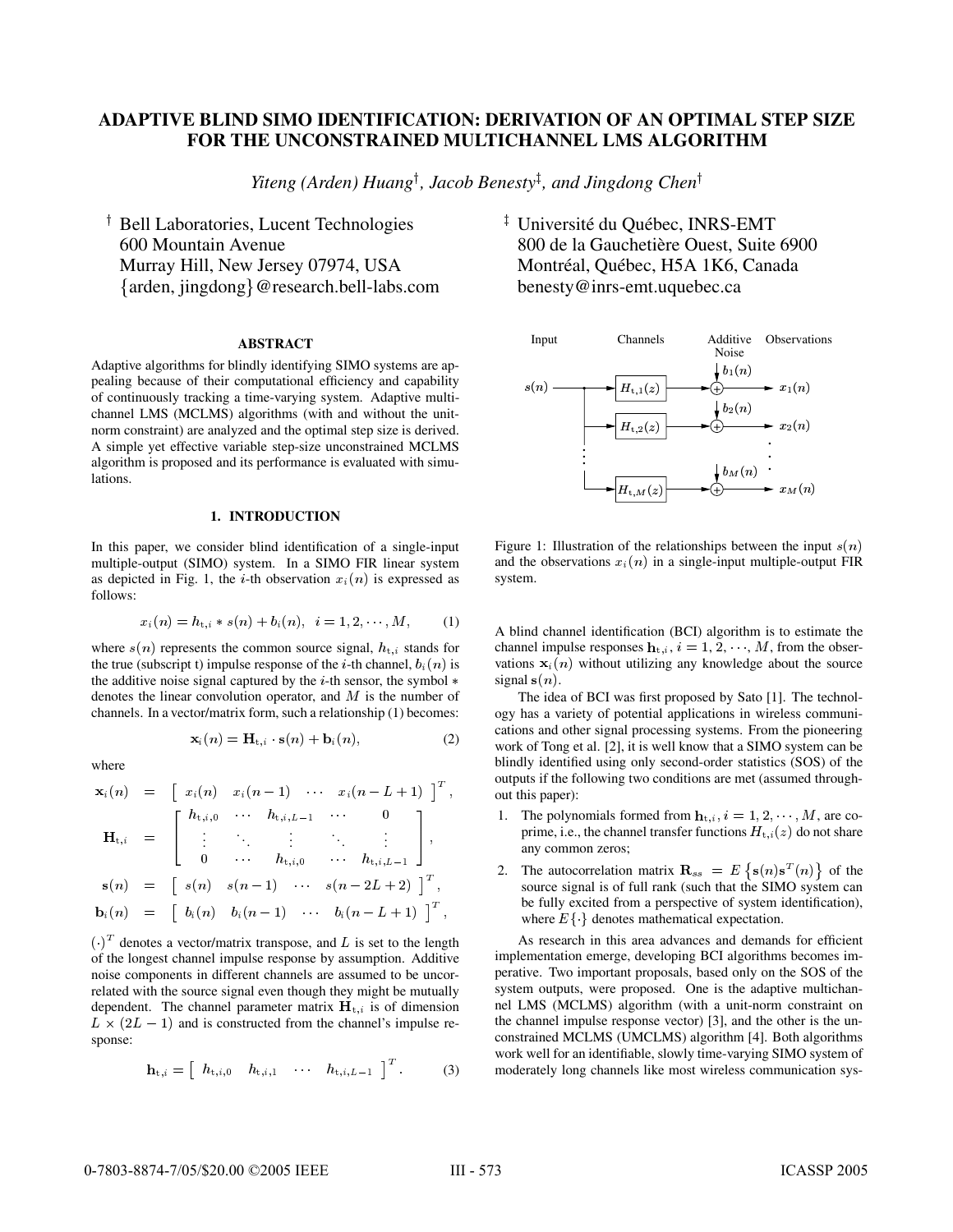tems. But the step size governs the rate of convergence and the steady-state misalignment error. A fixed step size usually cannot meet the conflicting requirement of fast convergence and low misalignment. Moreover, in order to prevent the algorithms from diverging, several trials need to be conducted before a proper step size is found. This drawback obviously will obstruct the use of these adaptive algorithms in practice.

In this paper, we will derive the optimal step size for the UM-CLMS algorithm, which minimizes the misalignment error in each step of adaptation. Using this discovery, we will develop a variable step-size UMCLMS (VSS-UMCLMS) algorithm. The effectiveness of this step-size control scheme will be justified by simulations.

## **2. BCI FUNDAMENTALS AND ADAPTIVE MULTICHANNEL LMS ALGORITHM**

For a SIMO system, the vector of channel impulse responses lies in the null space of the cross-correlation like matrix of channel outputs [6]:  $\mathbf{R}_x \mathbf{h}_t = 0.$ 

$$
\mathbf{R}_x \mathbf{h}_t = \mathbf{0},\tag{4}
$$

where

$$
\mathbf{R}_{x} = \begin{bmatrix} \sum_{i \neq 1} \mathbf{R}_{x_{i}x_{i}} & -\mathbf{R}_{x_{2}x_{1}} & \cdots & -\mathbf{R}_{x_{M}x_{1}} \\ -\mathbf{R}_{x_{1}x_{2}} & \sum_{i \neq 2} \mathbf{R}_{x_{i}x_{i}} & \cdots & -\mathbf{R}_{x_{M}x_{2}} \\ \vdots & \vdots & \ddots & \vdots \\ -\mathbf{R}_{x_{1}x_{M}} & -\mathbf{R}_{x_{2}x_{M}} & \cdots & \sum_{i \neq M} \mathbf{R}_{x_{i}x_{i}} \end{bmatrix}, \\ \mathbf{R}_{x_{i}x_{j}} = E\left\{ \mathbf{x}_{i}(n)\mathbf{x}_{j}^{T}(n)\right\}, \quad i, j = 1, 2, \cdots, M, \\ \mathbf{h}_{t} = \left[\begin{array}{ccc} \mathbf{h}_{t,1}^{T} & \mathbf{h}_{t,2}^{T} & \cdots & \mathbf{h}_{t,M}^{T} \end{array}\right]^{T}.
$$

the contract of the contract of the contract of the contract of the contract of the contract of the contract of

the contract of the contract of the contract of the contract of the contract of

For a blindly identifiable SIMO system with the two assumptions made in the previous section, Matrix  $\mathbf{R}_x$  is rank deficient by 1 in the absence of noise and channel impulse responses can be uniquely determined from  $\mathbf{R}_x$ , which contains only the SOS of the system outputs. When noise is present,  $\mathbf{h}_t$  would be the eigen-- would be the eigenvector of  $\mathbf{R}_x$  corresponding to its smallest eigenvalue.

To develop an adaptive BCI implementation, a simple way is to take advantage of the cross relations among the outputs, as we did in an earlier study of the adaptive multi-channel LMS (MCLMS) algorithm [3]. By following the fact that

$$
x_i * h_{t,j} = s * h_{t,i} * h_{t,j} = x_j * h_{t,i},
$$
  
\n
$$
i, j = 1, 2, \cdots, M, i \neq j,
$$
\n(5)

we have, in the absence of noise, the following cross relation at time  $n$ :

$$
\mathbf{x}_i^T(n)\mathbf{h}_{t,j} = \mathbf{x}_j^T(n)\mathbf{h}_{t,i}, \quad i,j = 1,2,\cdots,M, \quad i \neq j. \tag{6}
$$

When noise is present and/or the estimate of channel impulse responses deviates from the true value, an *a priori* error signal is produced:

$$
e_{ij}(n+1) = \mathbf{x}_i^T(n+1)\mathbf{h}_j(n) - \mathbf{x}_j^T(n+1)\mathbf{h}_i(n), \quad (7)
$$
  

$$
i, j = 1, 2, \cdots, M,
$$

where  $\mathbf{h}_i(n)$  is the model filter for the *i*-th channel at time *n*. In order to avoid the trivial estimate of all zero elements, a unit-norm constraint is imposed on

$$
\mathbf{h}(n) = \begin{bmatrix} \mathbf{h}_1^T(n) & \mathbf{h}_2^T(n) & \cdots & \mathbf{h}_M^T(n) \end{bmatrix}^T,
$$

leading to the normalized error signal  $\epsilon_{ij}(n+1) = e_{ij}(n+1)$ leading to the no<br>1)/||**h**(*n*)||. Acco  $1)/\|\mathbf{h}(n)\|$ . Accordingly, the cost function is formulated as:

$$
J(n+1) = \sum_{i=1}^{M-1} \sum_{j=i+1}^{M} \epsilon_{ij}^2(n+1),
$$
 (8)

and the update equation of the MCLMS algorithm is deduced as follows:

$$
\mathbf{h}(n+1) = \mathbf{h}(n) - \mu \nabla J(n+1),\tag{9}
$$

where  $\mu$  is a small positive step size,

$$
\nabla J(n+1) = \frac{\partial J(n+1)}{\partial \mathbf{h}(n)}
$$
  
= 
$$
\frac{2 \left[ \tilde{\mathbf{R}}_x(n+1) \mathbf{h}(n) - J(n+1) \mathbf{h}(n) \right]}{\|\mathbf{h}(n)\|^2},
$$
 (10)

$$
\tilde{\mathbf{R}}_x(n) = \begin{bmatrix}\n\sum_{i \neq 1} \tilde{\mathbf{R}}_{x_i x_i}(n) & -\tilde{\mathbf{R}}_{x_2 x_1}(n) & \cdots & -\tilde{\mathbf{R}}_{x_M x_1}(n) \\
-\tilde{\mathbf{R}}_{x_1 x_2}(n) & \sum_{i \neq 2} \tilde{\mathbf{R}}_{x_i x_i}(n) & \cdots & -\tilde{\mathbf{R}}_{x_M x_2}(n) \\
\vdots & \vdots & \ddots & \vdots \\
-\tilde{\mathbf{R}}_{x_1 x_M}(n) & -\tilde{\mathbf{R}}_{x_2 x_M}(n) & \cdots & \sum_{i \neq M} \tilde{\mathbf{R}}_{x_i x_i}(n)\n\end{bmatrix},
$$

and

# ${\bf K}_{x_ix_j}\left(n\right)={\bf X}_i(n){\bf X}_j\left(n\right),\;\;i,j=1,2,\cdots,M.$

## **3. OPTIMAL STEP SIZE AND THE PROPOSED VARIABLE STEP-SIZE UMCLMS ALGORITHM**

It was shown in [3] that the MCLMS algorithm is able to converge It was shown in [3] that the MCLMS algorithm is able to converge<br>in the mean to the true channel impulse response vector  $\mathbf{h}_t$  if the step size  $\mu$  is properly specified. However, there is no guide on how to choose  $\mu$  in practice. In order to avoid divergence, a conservatively small  $\mu$  is usually used, which inevitably sacrifices the convergence speed of the adaptive algorithm. In this section we will show what is the optimal step size for the UMCLMS algorithm and propose a variable step-size UMCLMS algorithm.

We begin with re-examining the update equation (9). As the adaptive algorithm proceeds, the cost function  $\hat{J}(n+1)$  diminishes and its gradient with respect to  $h(n)$  can be approximated as (*n*) can be approximated as<br> $\tilde{\mathbf{R}}_x(n+1)\mathbf{h}(n)$ 

$$
\nabla J(n+1) \approx \frac{2\tilde{\mathbf{R}}_x(n+1)\mathbf{h}(n)}{\|\mathbf{h}(n)\|^2}.
$$
 (11)

If we remove the unit-norm constraint, a simplified UMCLMS adaptive algorithm is deduced:

$$
\mathbf{h}(n+1) = \mathbf{h}(n) - 2\mu \tilde{\mathbf{R}}_x(n+1)\mathbf{h}(n),\tag{12}
$$

which is theoretically equivalent to the adaptive algorithm proposed in [4] although the cost functions are defined in different ways in these two adaptive BCI algorithms.

With such a simplified adaptive algorithm, the primary concern is whether it would converge to the trivial all-zero estimate.<br>Fortunately this will not happen as long as the initial estimate  $h(0)$  $\sqrt{a}$ Fortunately this will not happen as long as the initial estimate  $h(0)$  is not orthogonal to the true channel impulse response vector  $h_t$ , as  $_{t}$ , as shown in [4]. This can be easily demonstrated by pre-multiplying (12) with  $\mathbf{h}_t^T$ : with  $\mathbf{h}^I_t$  :

$$
\mathbf{h}_t^T \mathbf{h}(n+1) = \mathbf{h}_t^T \mathbf{h}(n) - 2\mu \mathbf{h}_t^T \tilde{\mathbf{R}}_x(n+1) \mathbf{h}(n).
$$
 (13)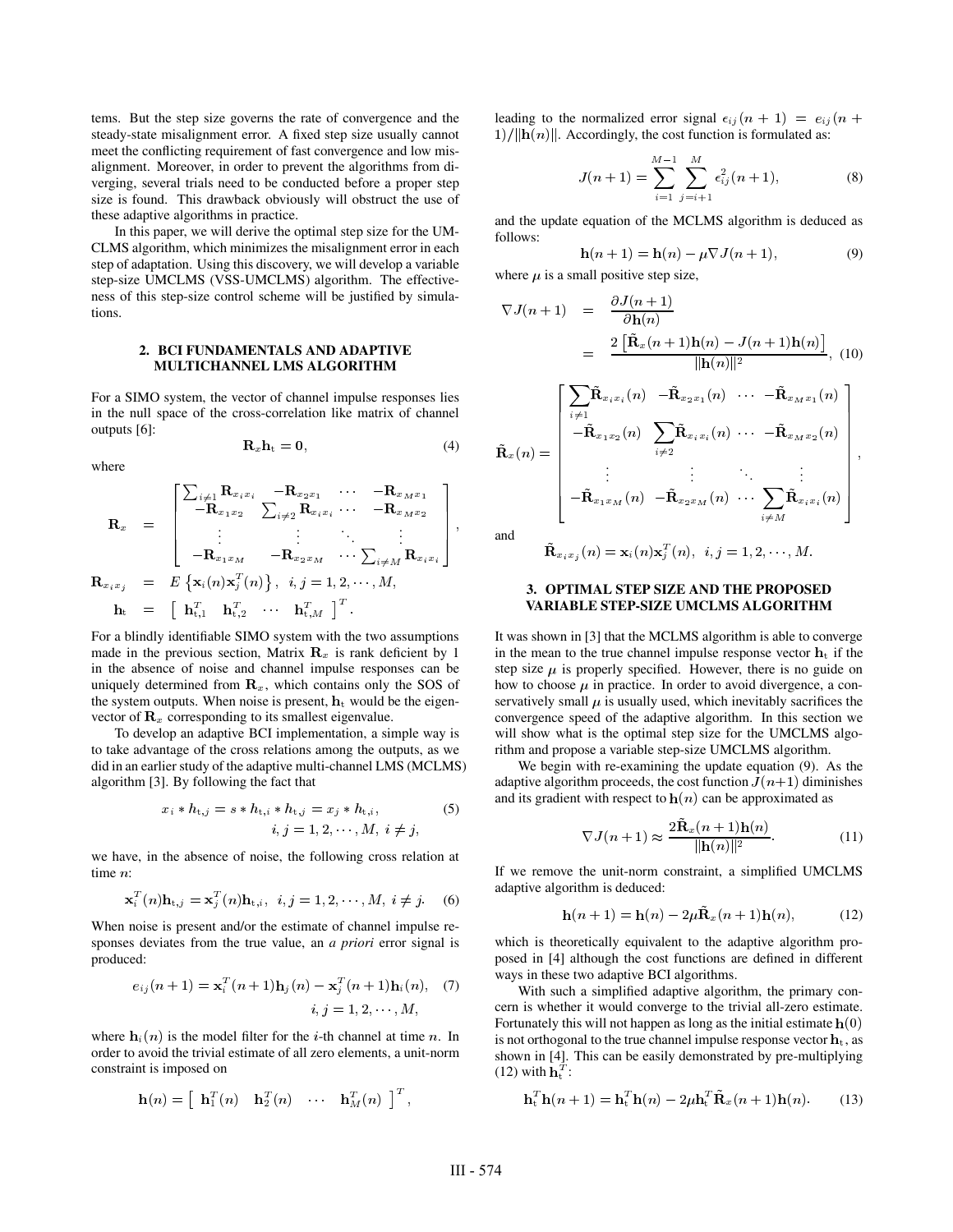Using the cross relation (6), we know  $\mathbf{h}_t^T \tilde{\mathbf{R}}_x(n+1) = \mathbf{0}^T$  in the absence of noise. This implies that the gradient  $\nabla J(n+1)$  is the absence of noise. This implies that the gradient  $\nabla \hat{J}(n+1)$ <br>orthogonal to  $\mathbf{h}_t$  at any time *n*. As a result, (13) turns out to be<br> $\mathbf{h}_t^T \mathbf{h}(n+1) = \mathbf{h}_t^T \mathbf{h}(n)$ .

$$
\mathbf{h}_t^T \mathbf{h}(n+1) = \mathbf{h}_t^T \mathbf{h}(n) \tag{14}
$$

This indicates that  $\mathbf{h}_t^T \mathbf{h}(n)$  is time-invariant for the UMCLMS<br>algorithm. Provided that  $\mathbf{h}_t^T \mathbf{h}(0) \neq 0$ ,  $\mathbf{h}(n)$  would not converge  $\mathbf{H}_{\text{t}}^{T} \mathbf{h}(0) \neq 0$ ,  $\mathbf{h}(n)$  would not converge to zero. Production is the model filter  $h(n)$  as follows:

$$
\mathbf{h}(n) = \mathbf{h}_{\perp}(n) + \mathbf{h}_{\parallel}(n),\tag{15}
$$

where  $\mathbf{h}_{\perp}(n)$  and  $\mathbf{h}_{\parallel}(n)$  are perpendicular and parallel to  $\mathbf{h}_{\text{t}}$ , rewhere  $\mathbf{h}_{\perp}(n)$  and  $\mathbf{h}_{\parallel}(n)$  are perpendicular and parallel to  $\mathbf{h}_{\rm t}$ , respectively. Since the gradient  $\nabla J(n + 1)$  is orthogonal to  $\mathbf{h}_{\rm t}$  is parallel to  $\mathbf{h}_{\parallel}(n)$ , obviously  $\nabla J(n + 1)$  is orth  $\mathbf{h}_{\text{t}}$  is parallel to  $\mathbf{h}_{\parallel}(n)$ , obviously  $\nabla J(n+1)$  is orthogonal to  $\mathfrak{g}_\parallel(n)$  as well. Therefore, the update equation (12) of the UM-CLMS algorithm can be decomposed into the following two separate equations:

$$
\mathbf{h}_{\perp}(n+1) = \mathbf{h}_{\perp}(n) - \mu \nabla J(n+1), \quad (16)
$$

$$
\mathbf{h}_{\parallel}(n+1) = \mathbf{h}_{\parallel}(n). \tag{17}
$$

From (16) and (17), it is clear that the UMCLMS algorithm adapts ref<br>the model filter only in the direction that is perpendicular to  $\mathbf{h}_t$ . the model filter only in the direction that is perpendicular to  $\mathbf{h}_t$ .<br>The component  $\mathbf{h}_{\parallel}(n)$  is not altered in the process of adaptation.  $\mathbf{u}_\parallel(n)$  is not altered in the process of adaptation.

As far as a general system identification algorithm is concerned, the most important performance measure apparently should be the difference between the true channel impulse response and the estimate. With a BCI method, the SIMO FIR system can be blindly identified up to a scale. Therefore, the misalignment of an estimate  $h(n)$  with respect to the true channel impulse response estimate  $h(n)$  with respect to the true channel impulse response estimate  $h(n)$  with<br>vector  $h_t$  would be:

$$
d(n) = \min_{\alpha} \|\mathbf{h}_{t} - \alpha \mathbf{h}(n)\|^2, \qquad (18)
$$

where  $\alpha$  is an arbitrary scale. Substituting (15) into (18) and finding the minimum produces

$$
d(n) = \min_{\alpha} \left[ \|\mathbf{h}(n)\|^2 \alpha^2 - 2\|\mathbf{h}_{\parallel}\| \|\mathbf{h}_{\mathrm{t}}\| \alpha + \|\mathbf{h}_{\mathrm{t}}\|^2 \right]
$$
  
= 
$$
\frac{\|\mathbf{h}_{\mathrm{t}}\|^2}{1 + \left( \|\mathbf{h}_{\parallel}(n)\| / \|\mathbf{h}_{\perp}(n)\| \right)^2}.
$$
 (19)

Clearly the ratio of  $\|\mathbf{h}_{\parallel}(n)\|$  over  $\|\mathbf{h}_{\perp}(n)\|$  reflects how close the estimate is from the desired solution. With this feature in mind, the optimal step size  $\mu_0(n+1)$  for the UMCLMS algorithm at time  $n+1$  would be the one that makes  $\mathbf{h}_{\perp}(n+1)$  have a minimum  $\perp$  (n + 1) have a minimum norm, i.e.,

$$
\mu_0(n+1) = \arg \min_{\mu} \|\mathbf{h}_{\perp}(n+1)\|
$$
  
= 
$$
\arg \min_{\mu} \|\mathbf{h}_{\perp}(n) - \mu \nabla J(n+1)\|.
$$
 (20)

Since  $\mathbf{h}_{\parallel}(n+1)$  is time-invariant and  $\mathbf{h}_{\parallel}(n+1)$  is orthogonal to  $\mathbf{h}_{\perp}(n+1)$ , minimizing the norm of  $\mathbf{h}_{\perp}(n+1)$  is equivalent to  $\mathbf{h}_{\perp}(n+1)$ , minimizing the norm of  $\mathbf{h}_{\perp}(n+1)$  is equivalent to minimizing the norm of  $\mathbf{h}(n+1)$ . As such, we have:  $(n + 1)$ . As such, we have:<br>rg min  $\|\mathbf{h}(n + 1)\|$ 

$$
\mu_0(n+1) = \arg \min_{\mu} ||\mathbf{h}(n+1)||
$$
  
= 
$$
\arg \min_{\mu} ||\mathbf{h}(n) - \mu \nabla J(n+1)||. \quad (21)
$$

In order to minimize the norm of  $h(n + 1) = h(n) - \mu(n + \text{set})$  $(1)\nabla J(n+1)$ , as illustrated in Fig. 2,  $\mu(n+1)$  should be chosen



Figure 2: Illustration of the optimal step size  $\mu_0(n+1)$  for the unconstrained MCLMS BCI algorithm in a 3-dimensional space.

such that  $h(n + 1)$  is orthogonal to  $\nabla J(n + 1)$ . Therefore, we project  $h(n)$  onto  $\nabla J(n + 1)$  and obtain the optimal step size:  $(n)$  onto  $\nabla J(n + 1)$  and obtain the optimal step size:

$$
\mu_0(n+1) = \frac{\mathbf{h}^T(n)\nabla J(n+1)}{\|\nabla J(n+1)\|^2}.
$$
 (22)

Finally, this new adaptive algorithm with the optimal step size is referred to as the variable step-size unconstrained MCLMS (VSS-UMCLMS) for BCI.

#### **4. SIMULATIONS**

In this section, we will evaluate the performance of the proposed VSS-UMCLMS algorithm by simulations. A comparison to the UMCLMS and MCLMS algorithms with a number of different pre-specified step sizes is also presented.

Similar to our earlier studies on BCI, we use the normalized projection misalignment (NPM) as a performance measure in this paper, which is given by:

$$
NPM(n) \stackrel{\triangle}{=} \frac{\|\varepsilon(n)\|}{\|\mathbf{h}_{\mathbf{t}}\|},\tag{23}
$$

where

$$
\boldsymbol{\varepsilon}(n) = \mathbf{h}_{\mathrm{t}} - \frac{\mathbf{h}_{\mathrm{t}}^T \mathbf{h}(n)}{\mathbf{h}^T(n)\mathbf{h}(n)} \mathbf{h}(n)
$$

 $h^{(n)}h^{(n)}$ <br>is the projection misalignment vector. By projecting  $h_t$  onto  $h(n)$ and defining a projection error, we take into account only the undesirable misalignment of the channel estimate, disregarding an arbitrary gain factor inherently associated with it [7].

The SIMO FIR system to be identified consists of  $M = 3$ channels. The impulse response of each channel has  $L = 32$  taps and their coefficients are randomly generated. Fig. 3 plots these three impulse responses, which have been checked to ensure that they do not share any common zeros. The source and additive noise signals are uncorrelated and both are white Gaussian random sequences. The sampling rate is 8 kHz. The model filter is initialized as  $h(0) = 1$  for all investigated adaptive algorithms. initialized as  $h(0) = 1$  for all investigated adaptive algorithms.<br>Note that  $h_t^T h(0) = 0.3915 \neq 0$ .  $_{t}^{T}$  h(0) = 0.3915  $\neq$  0.

Fig. 4 shows the convergence in terms of the NPM for all the algorithms. In Panel (a) noise is absent and in Panel (b) the signal-to-noise ratio (SNR) is 30 dB. Regarding the UMCLMS and MCLMS algorithms, a number of different step sizes were tried and two sets of results with  $\mu = 0.025$  and 0.01 are presented here. We see that increasing the step size would accelerate the UMCLMS and MCLMS algorithms to converge. But this